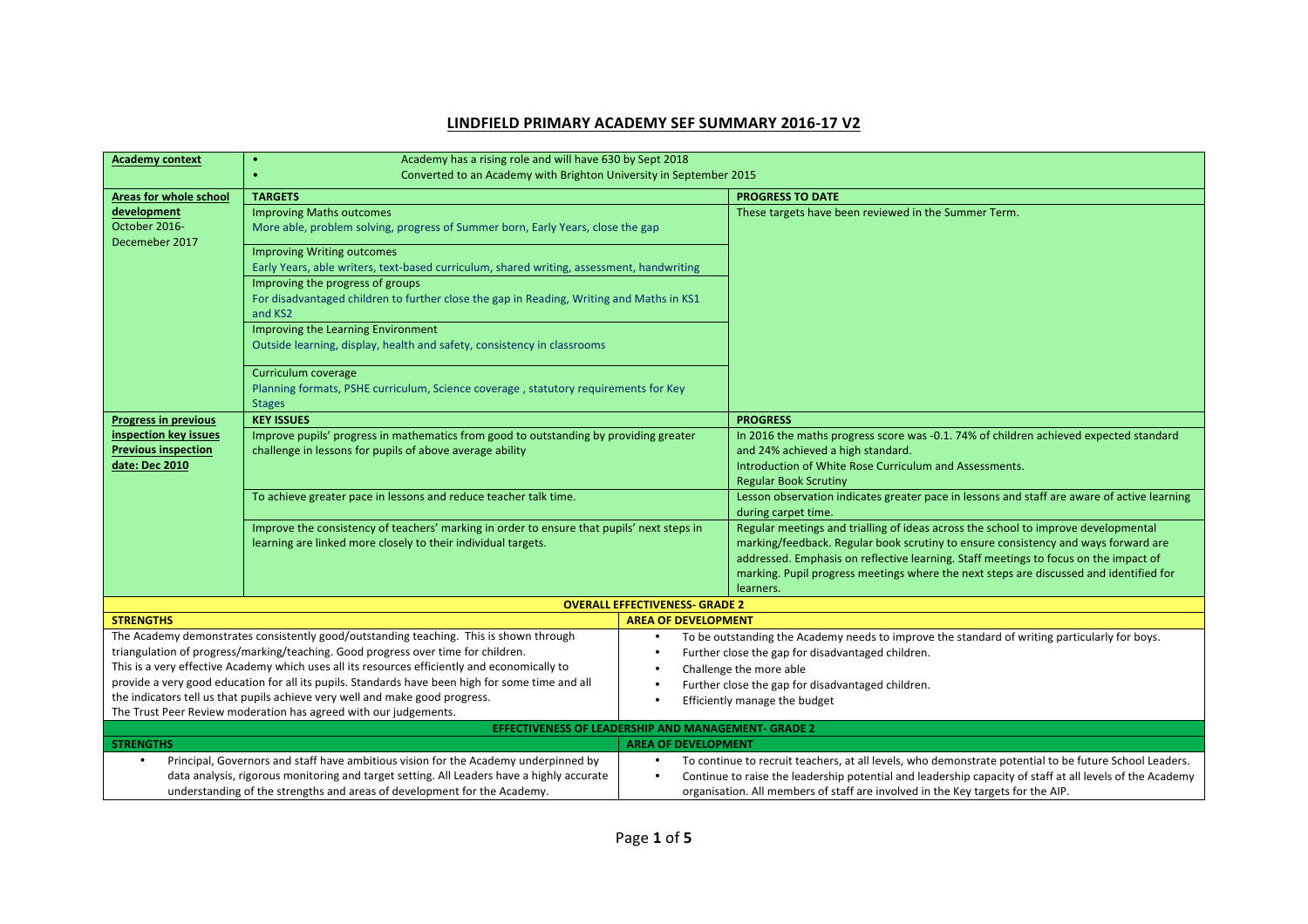- The SLT are ambitious for the Academy and are committed to securing the highest standards and continuous improvement in all areas of the Academy's work. This results in high expectations and the setting of challenging targets at all levels.
- Challenging targets are set each year for pupils' attainment and progress and in all areas of the Academy's work. These are carefully monitored and used as important means of judging the Academy's success.
- The SLT, supported by Subject Leaders, are successful in monitoring, evaluating, reviewing and improving teaching and learning. Leaders demonstrably work hard to monitor, improve and support teaching. Teaching quality is sustained at a high level.
- The Principal, Governors and School Leadership Team have a secure overview of the Academy strengths and areas for development, based on a very effective strategy for self-evaluation and they ensure that these are incorporated in the Academy Improvement Plan. Each year the Academy Improvement Plan, which is written on the outcomes of the self-evaluation process, data from county and government and the peer review, identifies Key Targets. These are communicated to all teaching and nonteaching staff. The Key Targets are worked on in small groups of Key Staff. Action plans and written and reviewed
- In our Academy we follow a structured programme of assemblies that enable children to understand our Academy Values (Respect, Teamwork, Success, Celebration, Perseverance, Enthusiasm and Independence), British Values, other faiths and provide opportunities to take part in charitable events and national celebrations. We ensure that they are well prepared to respect others and contribute to wider society and life in Britain.
- The Academy's curriculum provides highly positive, memorable experiences and rich opportunities for high quality learning; has a very positive impact on all pupils' behaviour and safety; and contributes very well to pupils' achievement and to their spiritual, moral, social and cultural development.
- Governors are fully involved in the life and leadership of the Academy and have an impact on outcomes. They are aware of the strengths and weaknesses of the Academy in particular through the very effective work of the Teaching and Learning committee and Resources committee.
- The Academy's arrangements for safeguarding pupils meet all statutory requirements.
- Ensure that the Academy appraisal system continues to both challenge staff and support them in providing the best possible teaching and learning for all children.
- To further develop quality first teaching.
- Develop the use of IRIS coaching technology in school.
- To continue to be more efficient and monitor the Academy budget.
- Ensure that the Academy's curriculum embodies the national curriculum and is thereby meeting its commitment to Excellence and Enjoyment.
- The new Jigsaw PSHCE curriculum to be introduced.
- Sex Education and Relationship Policy to be reviewed.
- Ensure that the Governing Body has a representative number of committed members able to collectively bring a full range of skills to the leadership of the Academy.
- To continue to manage and deliver quality learning programmes throughout the Academy.
- To continue to develop, evolve and embed SMSC/RE within the curriculum.
- To update the critical incident procedures in line with the Trust.
- Continuing and continuous vigilance in all matters related to safeguarding.

| <b>QUALITY OF TEACHING, LEARNING AND ASSESSMENT- GRADE 2</b> |                                                                                                                                                                                                                                                                                                                                                                                                                                                                                                                                                                                                                                                                                                                                                                                     |                                                                                                                                                                                                                                                                                                                                                                                                                                                                                                                                                                                         |  |
|--------------------------------------------------------------|-------------------------------------------------------------------------------------------------------------------------------------------------------------------------------------------------------------------------------------------------------------------------------------------------------------------------------------------------------------------------------------------------------------------------------------------------------------------------------------------------------------------------------------------------------------------------------------------------------------------------------------------------------------------------------------------------------------------------------------------------------------------------------------|-----------------------------------------------------------------------------------------------------------------------------------------------------------------------------------------------------------------------------------------------------------------------------------------------------------------------------------------------------------------------------------------------------------------------------------------------------------------------------------------------------------------------------------------------------------------------------------------|--|
| <b>STRENGTH</b>                                              |                                                                                                                                                                                                                                                                                                                                                                                                                                                                                                                                                                                                                                                                                                                                                                                     | <b>AREA OF DEVELOPMENT</b>                                                                                                                                                                                                                                                                                                                                                                                                                                                                                                                                                              |  |
|                                                              | Teaching is good or better because teachers have high expectations of pupils. This is<br>seen in lesson planning where there is clear differentiation for all groups of learners.<br>Tasks are challenging and more able pupils are given additional challenges to ensure<br>that they make rapid progress.<br>The monitoring, evaluation and support of teaching and learning play a key role in our<br>school's effectiveness and improvement. Termly observations are undertaken by the<br>Principal who may be accompanied by members from the SMT team. The focus of<br>these audits has a specific theme and feedback is given on all lessons following the<br><b>OFSTED framework.</b><br>Teachers' professional expertise is very good across the curriculum and in all key | Ensure that the level of expectation and learning tasks remains high throughout lessons, so that more<br>able pupils are consistently being challenged.<br>The review of mini plenaries. Only specific children are targeted, whilst others continue<br>uninterrupted.<br>In EYFS, KS1 and KS2 pupils need to be given responsibility for their own learning and they are fully<br>involved in assessment and target setting.<br>Ensure that all staff are confident and comfortable with the new National Curriculum, Assessment<br>and Reporting.<br>To develop coaching within IRIS. |  |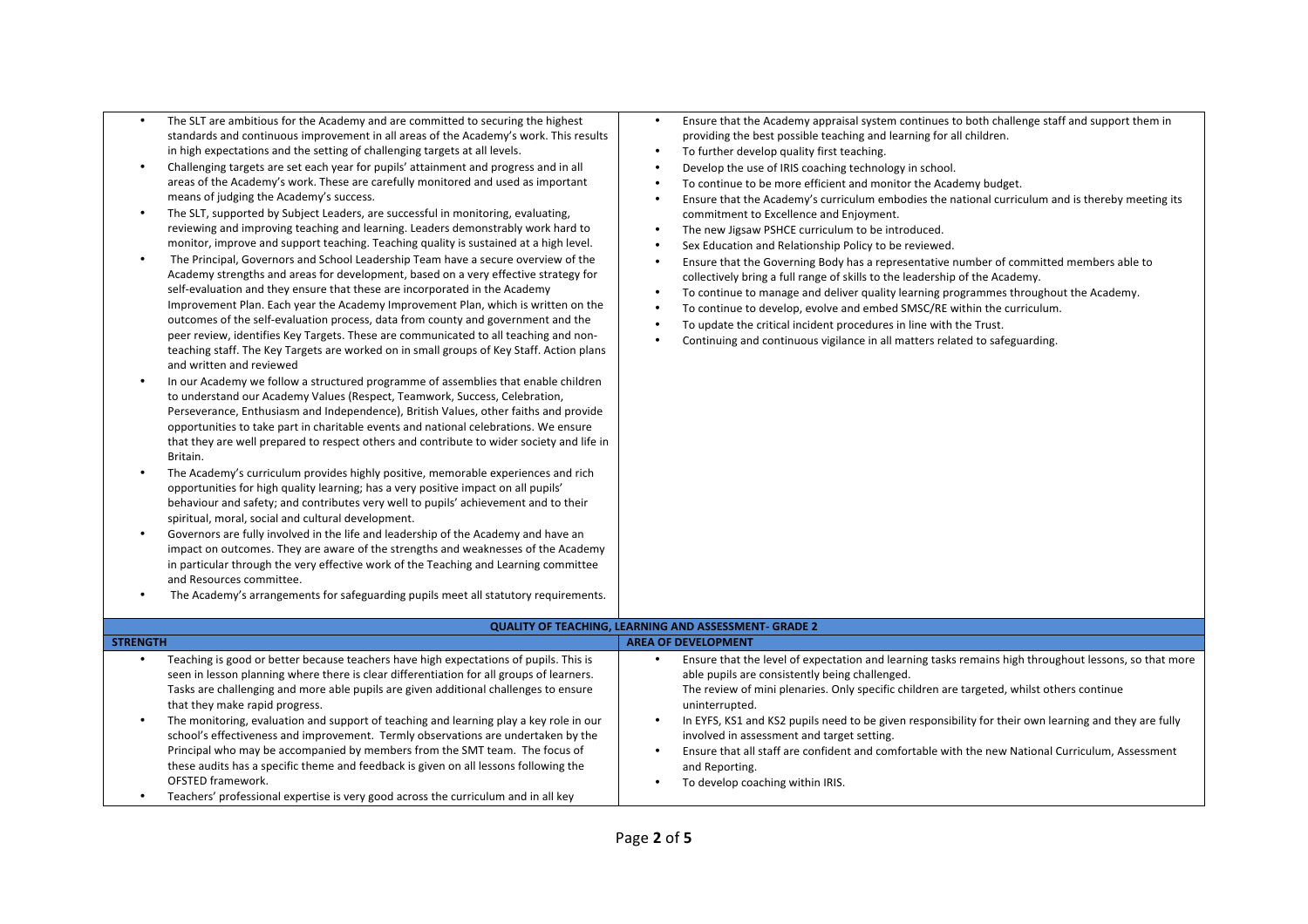stages. Drawing on excellent subject knowledge, teachers plan astutely and set challenging tasks based on systematic, accurate assessment of pupils' prior skills, knowledge and understanding. They use their expertise very effectively to deepen pupils' knowledge and understanding and to teach them the skills needed to learn for themselves and become increasingly independent learners.

- Lesson observations have shown that pupils concentrate exceptionally well in lessons because they are interested and motivated to learn. This is because teachers plan activities that build on pupils' prior knowledge and they incorporate children's interests into the planning. The new curriculum topics have had an impact on pupils writing and their love of writing. They are motivated and keen to participate in the writing activities and this is therefore having an impact on their progress.
- Teaching assistants make a strong contribution to the high quality of teaching and learning. Teaching assistants are used effectively to deliver classroom support and intervention programmes that contribute to high standards and achievement.
- Regular engagement with parents include, teacher drop in sessions, 'Principal Pop In' sessions, Newsletters, Read Write Inc. information letters, 'Welcome to the year group' meetings, '6 weeks in' meetings, parent volunteer requests, Learning Mentor sessions, ILP's, Choir, parent survey and Community events.
- The Academy has a very effective policy and strategy for assessing, recording and reporting pupils' progress that meets the needs of all pupils including those with special educational needs.
- To extend and challenge the more able during lessons.
- New Maths Curriculum has been successfully introduced in September 2016.
- New end of term maths assessment to be monitored and reviewed.
- All year groups using new planning format for the new maths curriculum.
- Ensure that all TAs provide different levels of appropriate and effective support to all pupils.
- Ensure that Reading, Writing and Mathematics continue to be seen as fundamental to every pupil's success.
- 'Catch up' scheme to be introduced in Key Stage 2.
- Ensure that all our children continue to have a love of learning and a thirst for knowledge.
- Links made with Hurstpierpoint College for Masterclasses.
- Links made with Oathall for Science and DT.
- Links made with Burgess Hill Academy for Maths.
- To continue with the 'Principal Pop In.'
- To evaluate Parent questionnaire..
- To continue to adhere to the Equal Opportunity Policy.
- To develop wrap around care.
- To embed reflective learning to learn.
- Continue to embed new assessment procedures and monitor, review and revise.
- Continue to embed and develop use of Target Tracker Assessment system.

| PERSONAL DEVELOPMENT, BEHAVIOUR AND WELFARE- GRADE 2 |                                                                                                                                                                     |           |                                                                                                                                                                                                                           |  |
|------------------------------------------------------|---------------------------------------------------------------------------------------------------------------------------------------------------------------------|-----------|---------------------------------------------------------------------------------------------------------------------------------------------------------------------------------------------------------------------------|--|
| <b>STRENGTH</b>                                      |                                                                                                                                                                     |           | <b>AREA OF DEVELOPMENT</b>                                                                                                                                                                                                |  |
|                                                      | Classroom observations have judged children's behaviour and attitudes to be good or<br>better in 100% of lessons. The overwhelming majority of pupils' behaviour is |           | To further raise awareness of Multi-cultural diversity through developing a link with a diverse school and<br>increasing resources in the library and classrooms e.g. Around the World Arts and Culture festival, Term 6. |  |
|                                                      | outstanding and this makes a significant contribution to the excellent ethos for<br>learning.                                                                       | $\bullet$ | Continued development of positive learning behaviour and growth mindset shared with staff and pupils<br>through staff meetings, website, assemblies and displays.                                                         |  |
|                                                      | Our Values and our school charter of Rights and Responsibilities underpin and<br>consolidate positive behaviour throughout the Academy. We have developed our Good  |           | Embed regular pupil voice opportunities.                                                                                                                                                                                  |  |
|                                                      | Behaviour Code and Good Behaviour Policy together with the children. (January 2016)                                                                                 |           | To continue to encourage the few children who have poor attendance or who are late to attend.                                                                                                                             |  |
|                                                      | The Academy is a harmonious community where people from different faiths and                                                                                        | $\bullet$ | Reduce the number of children requesting holiday during school time.                                                                                                                                                      |  |
|                                                      | social backgrounds get on well together and respect differences.                                                                                                    | $\bullet$ | To continue to self-evaluate Health and Safety.                                                                                                                                                                           |  |
|                                                      | Bullying is not tolerated-Anti Bullying Policy reviewed and updated (November 2015)                                                                                 | $\bullet$ | To increase opportunities for parents to come in to the Academy to celebrate achievement, learn                                                                                                                           |  |
|                                                      | Whole school House Points System has had a positive impact on behaviour and                                                                                         |           | about helping their children to learn and to work alongside their children.                                                                                                                                               |  |
|                                                      | individual class reward systems support this. (Termly rewards developed)                                                                                            | $\bullet$ | Develop community links through regular feature in a locality magazine.                                                                                                                                                   |  |
|                                                      | New Curriculum map promotes SEAL and good behaviour, embedded through                                                                                               | ٠         | Embed new PSHCE Curriculum - A mindful approach                                                                                                                                                                           |  |
|                                                      | assemblies, lunch club, Circle Time and PSHCE lessons.                                                                                                              | ٠         | Review recording behaviours on SIMMS                                                                                                                                                                                      |  |
|                                                      | Vulnerable children receive targeted support from our key individuals and agencies.                                                                                 |           | Continue to review and improve lunchtime, morning and afternoon routines including playtimes. (Happy                                                                                                                      |  |
|                                                      | Academy has 4 Child Protection Officers and all child protection training is up to date.                                                                            |           | playtimes coordinator)                                                                                                                                                                                                    |  |
|                                                      | Good provision for SMSC through a wide range of curricular and extracurricular<br>activities including daily lunch club.                                            | $\bullet$ | To make sure whole school community, including new staff, have had Safeguarding training.<br>To develop a social media policy.                                                                                            |  |
|                                                      | Communication with Parents/carers is good, with a clear website, fortnightly<br>newsletters, open afternoons and curriculum events.                                 |           | To continue to review and develop our Safeguarding procedures.                                                                                                                                                            |  |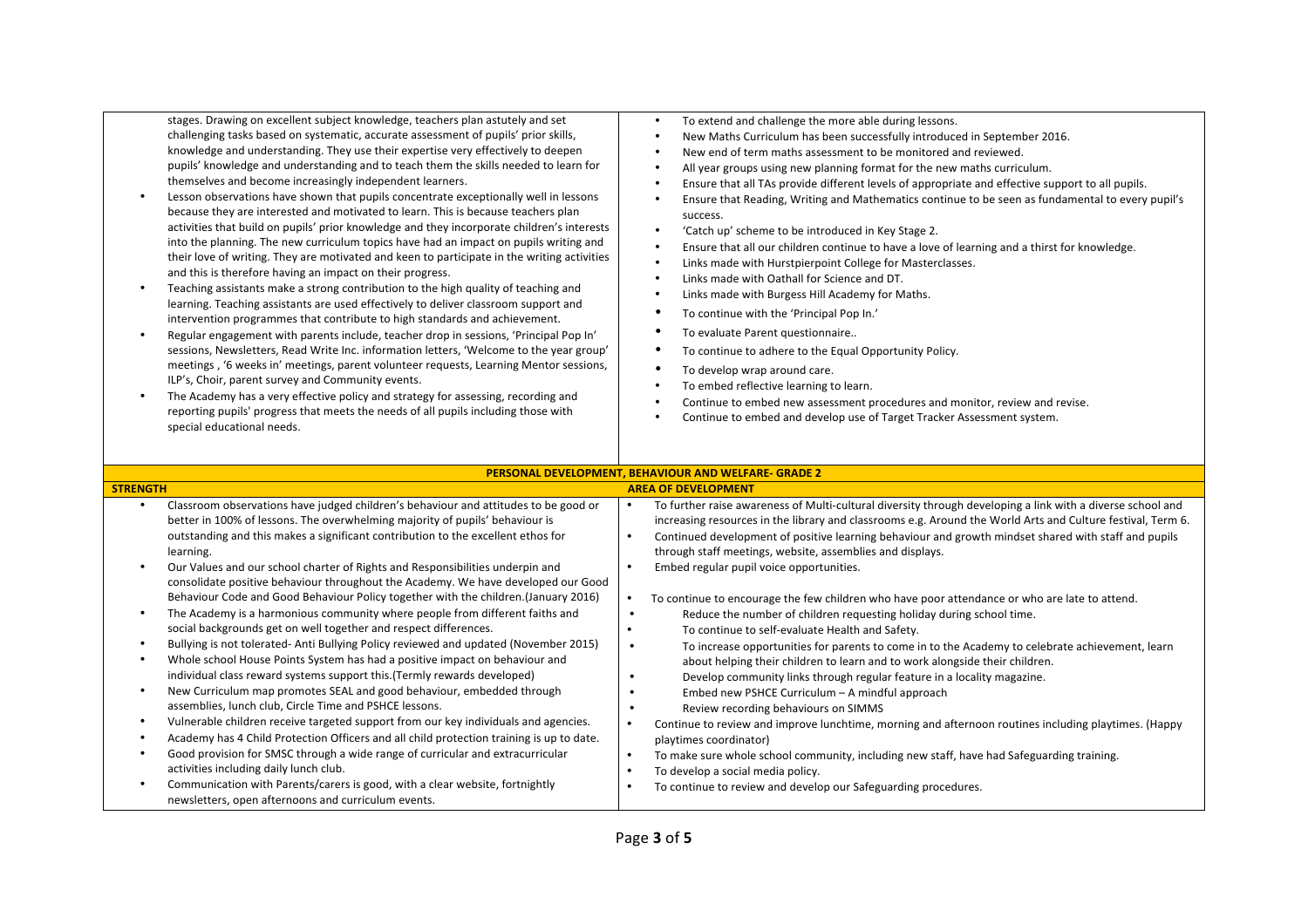| $\bullet$                                                                   | Excellent community links and a strong PTA                                                                                                                                                                                                                                                                                                                                                                                                                                                                                                                                                                                                                                                                                                                                                                                                                                                                                                                                                                                                                                                       |                                                                                                                                                                                                                                                                                                                                                                                                                                                                                                                                                                                                                                                                                                                                                                                                                                                                                                                                                                                                                                                                                                                                                                                                                      |  |  |  |  |  |
|-----------------------------------------------------------------------------|--------------------------------------------------------------------------------------------------------------------------------------------------------------------------------------------------------------------------------------------------------------------------------------------------------------------------------------------------------------------------------------------------------------------------------------------------------------------------------------------------------------------------------------------------------------------------------------------------------------------------------------------------------------------------------------------------------------------------------------------------------------------------------------------------------------------------------------------------------------------------------------------------------------------------------------------------------------------------------------------------------------------------------------------------------------------------------------------------|----------------------------------------------------------------------------------------------------------------------------------------------------------------------------------------------------------------------------------------------------------------------------------------------------------------------------------------------------------------------------------------------------------------------------------------------------------------------------------------------------------------------------------------------------------------------------------------------------------------------------------------------------------------------------------------------------------------------------------------------------------------------------------------------------------------------------------------------------------------------------------------------------------------------------------------------------------------------------------------------------------------------------------------------------------------------------------------------------------------------------------------------------------------------------------------------------------------------|--|--|--|--|--|
|                                                                             | <b>OUTCOMES FOR CHILDREN AND LEARNERS- GRADE 2</b>                                                                                                                                                                                                                                                                                                                                                                                                                                                                                                                                                                                                                                                                                                                                                                                                                                                                                                                                                                                                                                               |                                                                                                                                                                                                                                                                                                                                                                                                                                                                                                                                                                                                                                                                                                                                                                                                                                                                                                                                                                                                                                                                                                                                                                                                                      |  |  |  |  |  |
| <b>STRENGTHS</b>                                                            |                                                                                                                                                                                                                                                                                                                                                                                                                                                                                                                                                                                                                                                                                                                                                                                                                                                                                                                                                                                                                                                                                                  | <b>AREAS OF DEVELOPMENT</b>                                                                                                                                                                                                                                                                                                                                                                                                                                                                                                                                                                                                                                                                                                                                                                                                                                                                                                                                                                                                                                                                                                                                                                                          |  |  |  |  |  |
| years<br>KS <sub>2</sub><br>$\bullet$<br>$\bullet$<br>$\bullet$<br>In 2016: | Test standards at the end of KS2 have been above the national average for the past 6<br>Maths: In 2016 74% (National 70%) achieved the expected standard and 24% achieved<br>a high standard. Our maths progress score was -0.1. The average scaled score 104.<br>Reading: In 2016 80% (National 66%) achieved the expected standard and 30%<br>achieved a high standard. Our reading progress score was 2.9. The average scaled score<br>107.<br>Writing: In 2016 57% (National 74%) achieved the expected standard and 8% achieved<br>a high standard. Our writing progress score was -3.8.<br>Grammar, Spelling and Punctuation: In 2016 79% (National 72%) achieved the expected<br>standard and 23% achieved a high standard. The average scaled score 106.<br>Combined Reading, Writing and Maths score for 2016 (percentage of children achieving<br>the expected standard in all areas was 49% (National 53%)<br>Reading progress score was 2.9 (top 25% of schools)<br>Writing progress score was -3.8(bottom 25% of schools)<br>Maths progress score was -0.1. (middle 20% of schools) | Improved percentage of children achieving the expected standard at Year 6, particularly in writing.<br>Ensure children make good progress and achieve the expected standard in all combined areas-<br>reading, writing and maths.<br>The Academy has a writing key target and continues to monitor progress and attainment in writing.<br>Ensure that our pupil premium children are both attaining and achieving at levels beyond those of<br>comparable children nationally.<br>Ensure current year 6 are well prepared for SATS tests and identified groups supported in order to<br>reach expected standard.<br>Key target action plans have been reviewed by working parties and impact of actions have been<br>reviewed<br>Whilst the VA for Maths has improved it is still a focus to ensure more girls exceed end of year<br>expectations.<br>The Academy evaluation identifies mathematics progression as requiring continuing focus to see the<br>impact of intervention and enrichment programmes.<br>Continue to monitor all groups inside the school. PPG children a focus of all progress meetings.<br>Continue to develop the high profile of reading within the Academy to achieve outstanding data. |  |  |  |  |  |
| KS1<br>$\bullet$<br>$\bullet$<br>PHONICS CHECK<br>GLD                       | Reading: In 2016 82% (National 74%) were working at the expected level or above. 27%<br>of children were working at greater depth.<br>Writing: In 2016 71% (National 66%) were working at the expected level or above. 12%<br>of children were working at greater depth.<br>Maths: In 2016 82% (National 73%) were working at the expected level or above. 15%<br>of children were working at greater depth.<br>In 2016 85% (National 81%) of children in a cohort of 90 passed the phonics check.<br>2015/16 GLD = 70% (66% national)                                                                                                                                                                                                                                                                                                                                                                                                                                                                                                                                                           |                                                                                                                                                                                                                                                                                                                                                                                                                                                                                                                                                                                                                                                                                                                                                                                                                                                                                                                                                                                                                                                                                                                                                                                                                      |  |  |  |  |  |
|                                                                             |                                                                                                                                                                                                                                                                                                                                                                                                                                                                                                                                                                                                                                                                                                                                                                                                                                                                                                                                                                                                                                                                                                  | THE EFFECTIVENESS OF EARLY YEARS PROVISION- GRADE 2                                                                                                                                                                                                                                                                                                                                                                                                                                                                                                                                                                                                                                                                                                                                                                                                                                                                                                                                                                                                                                                                                                                                                                  |  |  |  |  |  |
| <b>STRENGTHS</b>                                                            |                                                                                                                                                                                                                                                                                                                                                                                                                                                                                                                                                                                                                                                                                                                                                                                                                                                                                                                                                                                                                                                                                                  | <b>AREA OF DEVELOPMENT</b>                                                                                                                                                                                                                                                                                                                                                                                                                                                                                                                                                                                                                                                                                                                                                                                                                                                                                                                                                                                                                                                                                                                                                                                           |  |  |  |  |  |
| $\bullet$                                                                   | Teachers and TAs benefitted from CDP opportunities.<br>All teachers and TAs attended Numicon training. Numicon is regularly used in teaching<br>inputs and adult led focus tasks. All classes also have Numicon available and accessible<br>to the children at all times.<br>Increased focus on self-initiated writing throughout the setting.<br>Self-initiated and independent writing is a focus throughout the setting. In January we<br>began our differentiated daily phonics lessons and have grouped the children across<br>the year group                                                                                                                                                                                                                                                                                                                                                                                                                                                                                                                                               | Continue to develop meaningful outdoor learning opportunities, specifically for 'Understanding the<br>World'. We aim to plant vegetables and herbs through the seasons in our growing area.<br>Continue to develop confidence in independent writing. Add texts and writing equipment to small<br>world and construction boxes.<br>Continue to develop more story writing to enable more exceeding writers.<br>Look at topics to maximise opportunities for story writing in the spring and summer terms. Use<br>traditional tales throughout the year to encourage story retelling and small world re-enacting.<br>Develop meaningful opportunities for self-initiated maths inside and out                                                                                                                                                                                                                                                                                                                                                                                                                                                                                                                         |  |  |  |  |  |